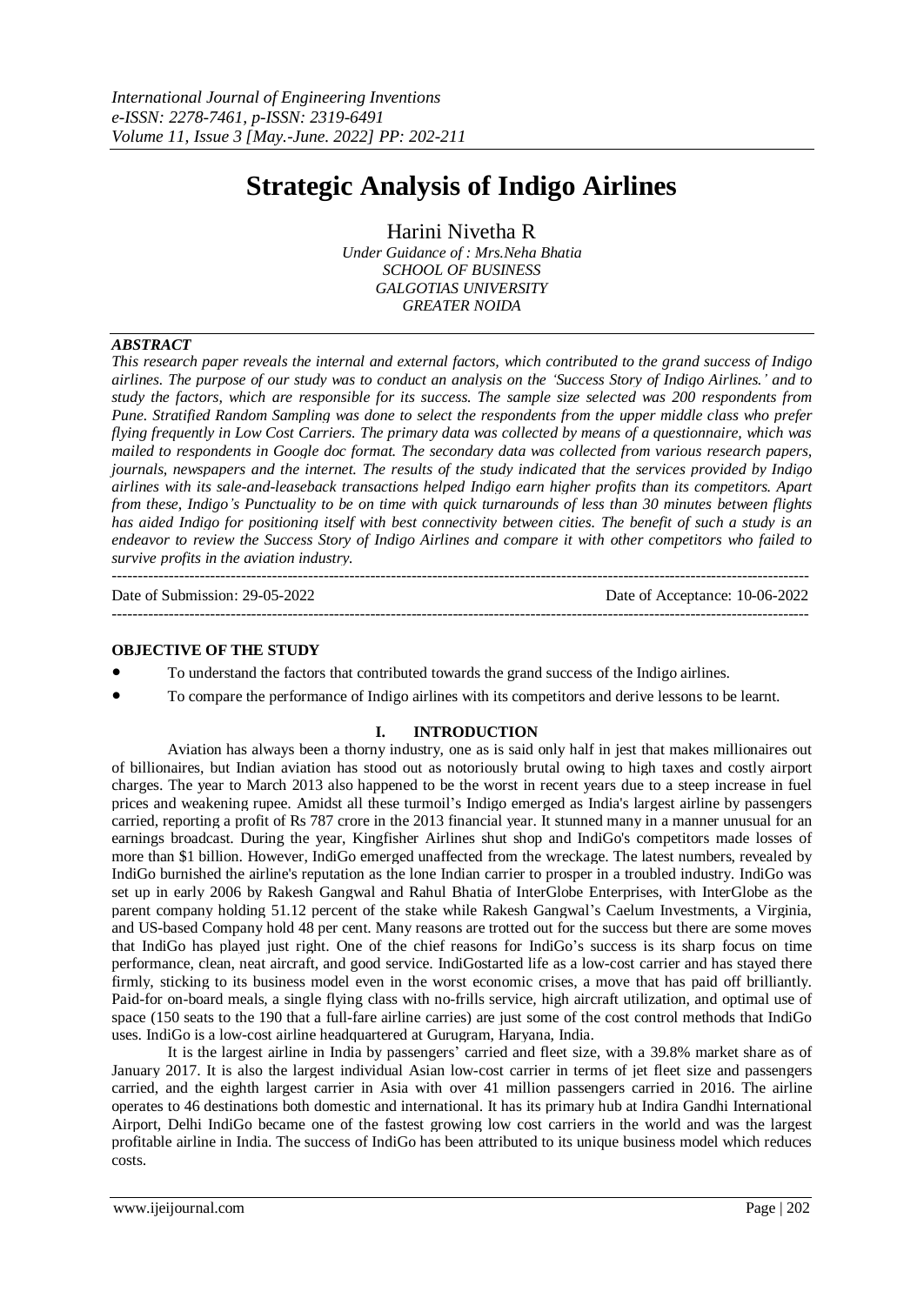The airline operates a single type of aircraft (Airbus A320) in similar seating configuration which simplifies crew training and maintenance. The airline strikes bulk deals with Airbus reducing unit costs. The airline targets a quick turn-around time of 20 minutes to get the aircraft ready for the next flight, ensuring planes fly about 12 hours every day. Since inception in August 2006, IndiGo has grown from a carrier with one plane to a fleet of 135 aircraft today.

A single aircraft type, high operational reliability and an award winning service make us one of the most reliable airlines in the world. We currently operate flights connecting to 46 destinations – 39 domestic and 7 international. IndiGo was founded in 2006 as a private company by Rahul Bhatia of InterGlobe Enterprises and Rakesh Gangwal, a United States-based NRI.InterGlobe had a 51.12% stake in IndiGo and 47.88% was held by Gangwal's Virginia-based company Caelum Investments.

IndiGo placed a firm order for 100 Airbus A320-200 aircraft in June 2005 with plans to begin operations in mid2006. IndiGo is not only the most efficient low fare operator domestically but is also comparable with global low cost airlines and constantly enhancing engagement with passengers to augment their travel experience. From multichannel direct sales (including online flight booking, call centers and airport counters), to online flight status checking, an exclusive IndiGo app for Android, IndiGo has transformed air travel in India. Today, they are India's most preferred airline.

At IndiGo, low fares come with high quality. For 10 years in a row, IndiGo continues to be amongst the best companies to work for in India and has been named Aon's Best Employer, 2017.

## **FACTS AND FIGURES**

- 1. 9 consecutive years of profitable operations
- 2. Market share of 41.4% as of April, 2017
- 3. Fleet of 139 aircraft including 22 new generation A320neos.
- 4. "Great Place to Work in India" 10 years in a row.

#### **VISION AND MISSION OF INDIGO AIRLINES**

IndiGo airlines has the mission to provide quality and reliable air travel facilities to the young, price conscious & first time travelers. Adding to its mission to be the best in the industry the airline has a long term vision as well. They aim to be India's largest and fastest growing airline through Affordable prices, On Time Performance and Hassle free travel experience.

A vision statement must answer the basic questions, "What I want to achieve in future?" with the foundation being laid from now gaining insights from the past. The components of a good vision statement must include the way the company defines their customers (Either directly or indirectly), defines the need of the customers, defines the product or service offering & lastly has a perceived value that is covertly defined. IndiGo Airlines also has a well defined Vision Statement that addresses all the basic components of a good vision statement.

They know that their customers are the " Middle Class Consumers" , they know that they " Want to become India's largest airline" , they meet the demands through their well defined 3 Pillars of , "Affordable prices, On Time Performance and Hassle free travel experience".

A mission statement must answer the question, "How should I achieve the future?" with the research and scope well defined and established. The components of a mission statement vary from company to company and each organization has their own unique approach to carry their agenda forward to achieve and establish the vision.

A good mission statement must have (all or some) the below points:

- a) Customers b) Product or Service c) Market d) Technology e) Concern for Survival f) Philosophy g) Self Concept
- h) Concern for Public Image
- i) Concern for Employees

In the case of IndiGo, they can improve the mission statement.

They have addressed all key aspects like their customer segment, market, service and concept. But what it fails to establish is the concern for their employees and embark on their philosophy. Though they are the market leaders today with close to 42% market share, they can think of reshaping the mission  $\&$  strive to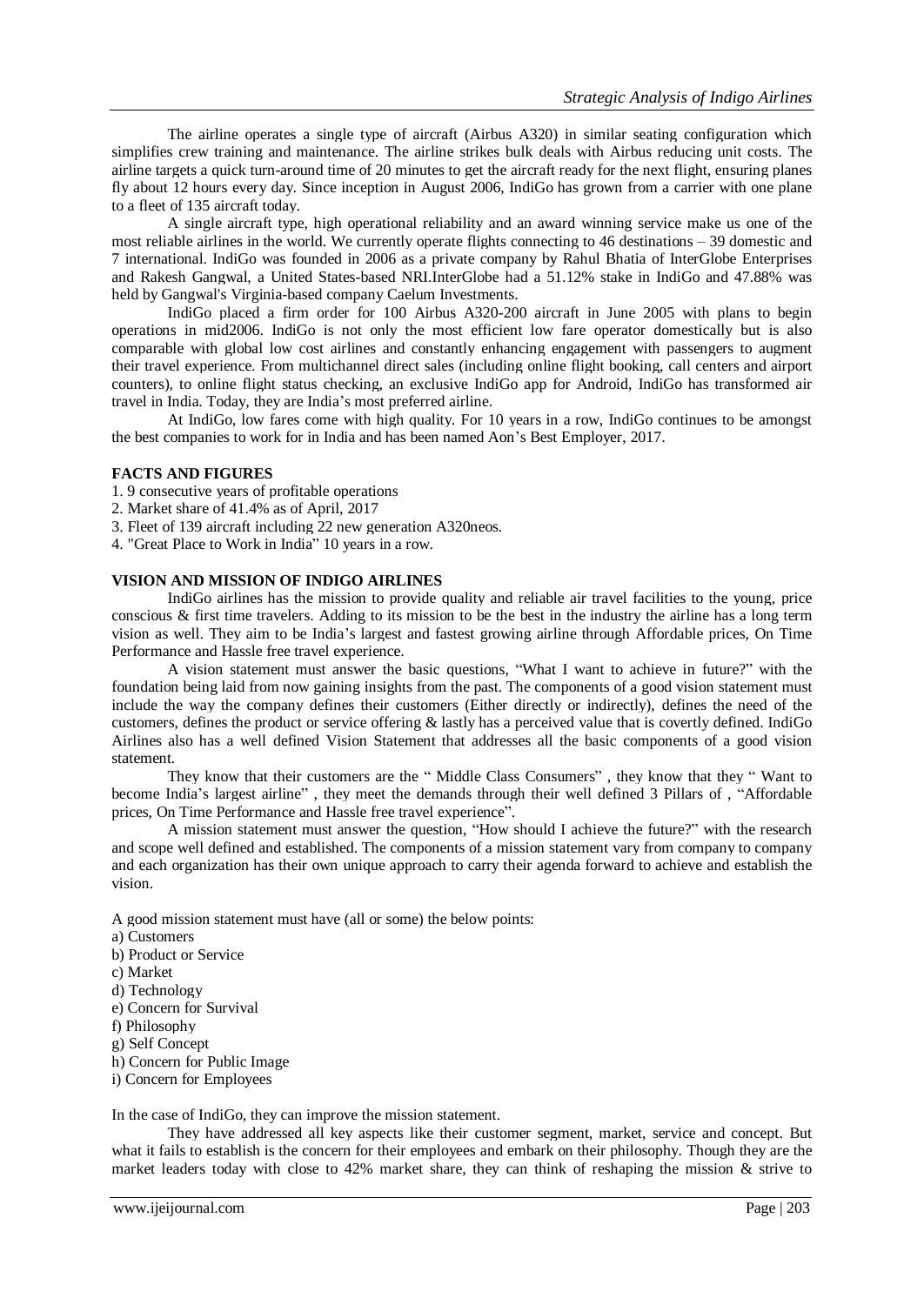achieve more.But nevertheless, they have well crafted Mission & Vision that has made them India's best LCC (Low Cost Carrier) and they have been successful in keeping their airlines flying high since its inception a decade ago.

# **II. LITERATURE REVIEW**

**Suganthlakshmi in 2011** conducted a study on "Challenges and Strategies for Successful Airline Operation." The paper is an analysis of Airline operations in the domestic sector, which gives an overview on barrier, development, and the changes need to be done in operations and other related functions. According to her, the basic factors that can attract more people are effective operation, efficient service and the brand name. From the study, we understood that people select airlines based on the service and the trust created by brand name.

**Diggines in August 2010** conducted a study on "Passenger Perceptions And Understanding Of The Low-Cost and Full-Service Airline Models and the Implications for Service Strategy ''. The study found out that although low cost airline passengers have a highly favorable perception of low-cost airlines, they are highly price sensitive and would readily switch to a full-service carrier should the full-service carrier offer a lower fare. From his study, we understood that, Fare was an important issue for low-cost passengers, with full-service passengers indicating that quality and safety were more important than the fare.

**Frost and Kumar (2000)** explored the extent to which the construct of service quality plays in an internal marketing setting. A conceptual model known as the —Internal Service Quality Modell was designed based on the original ―GAP Model‖ developed by Parasuraman. The model evaluated the dimensions, and their relationships, that determine service quality among internal customers (frontline staff) and internal suppliers (support staff) within a large service organization, namely, Singapore Airlines.

**Nitin Seth and Deshmukh (2005)** examined nineteen service quality models reported in the literature from the year 1984 to 2003. This paper clearly defined that service quality outcome and its measurement is dependent on some factors like type of service setting, situation, time, need and furthermore customer expectations towards particular services are also changing with respect to factors like time, increase in the number of encounters with a particular service and competitive environment.

**Valarie A. Zeithaml and Malhotra (2005)** conceptualized, constructed, refined, and tested a multiple-item scale (E-S-QUAL) for measuring the service quality delivered by Web sites on which customers shop online. Two stages of empirical data collection revealed that two different scales were necessary for capturing electronic service quality. The basic E-S-QUAL scale developed in the research is a 22-item scale of four dimensions: efficiency, fulfillment, system availability, and privacy. The second scale, E-RecS-QUAL is salient only to customers who had non routine encounters with the sites and contains 11 items in three dimensions: responsiveness, compensation and contact.

**Girish and Kiran (2006)** investigated passengers" expectations and perceptions of Air Mauritius by using the SERVQUAL model. The findings allowed the airline to emphasize the right service and dimensions in its marketing communications to different target markets. Service and branding strategies should reflect the cultural and social background of the traveler. Therefore, it is important to analyze the demographics characteristics of passengers of airlines expectations and their service.

**Parasuraman et al. (1985)** developed a conceptual model of service quality. It is a study conducted on four service categories such as retail banking, credit card, securities brokerage and product repair and maintenance. Moreover, the nature and results of the service act are more tangible for product repair and maintenance services to a greater extent than the other two types of services.

**Dabholkar et al. (2000)** discussed the application of the chronological framework in understanding and predicting service quality and its consequences. They found that factors relevant to service quality are better conceived as its antecedents rather than its components and that customer satisfaction strongly mediates the effect of service quality on behavioral intentions.

# **EXTERNAL ENVIRONMENT ANALYSIS - STAGE 1**

a) Opportunities for IndiGo Airlines :

Innovation in keeping up pace with global airport standards Upgrade to faster and better services at airport and customer handling Faster Response from Internal Shared Services Strive for automation Expand towards better international connectivity Improvement in training of Cabin Crew Improvement in Quality Feedback of all Functional Domains.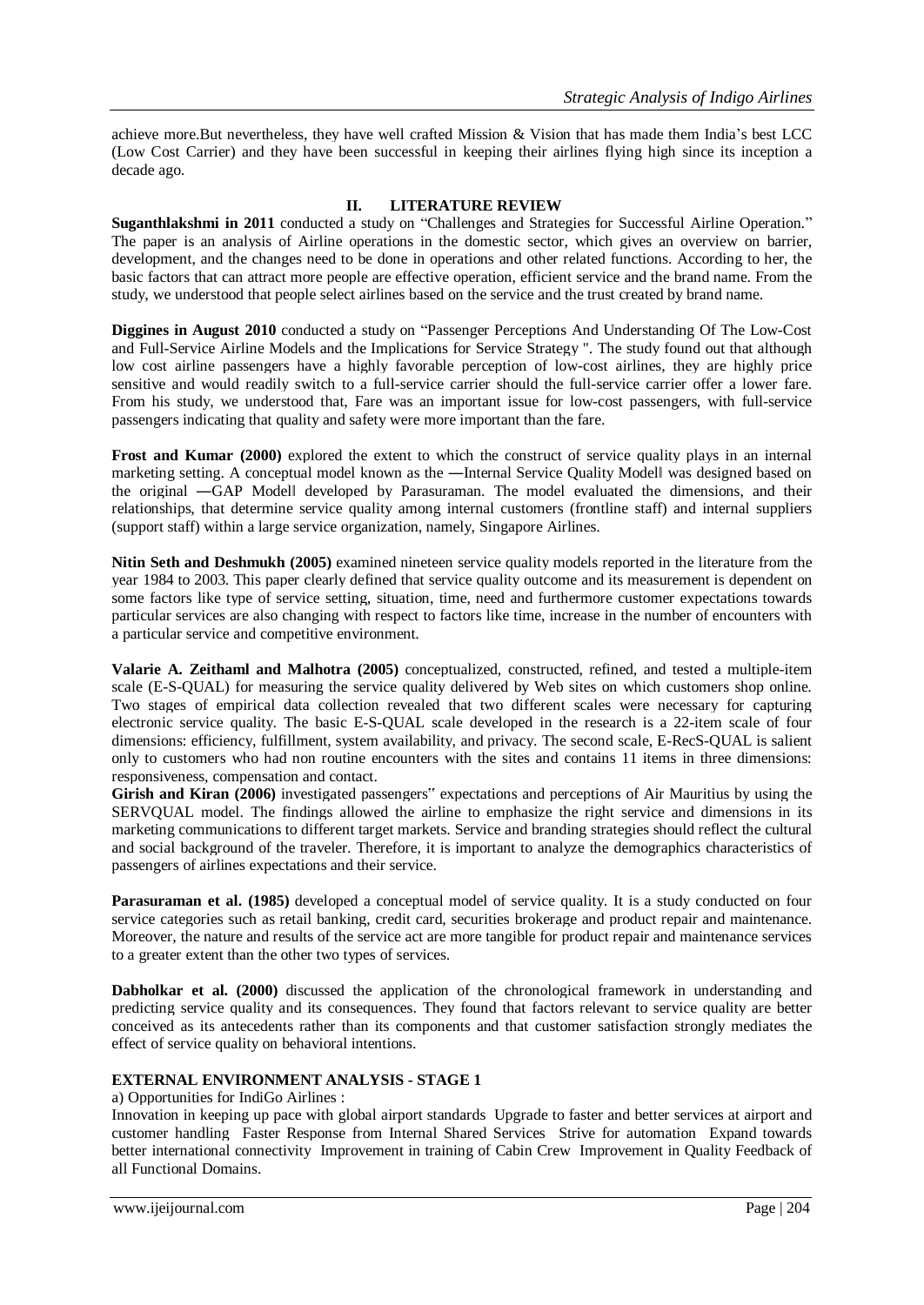b) Threats to IndiGo Airlines:

Rise of Cheaper Competitors in Airline Industry( Spice Jet and Go Air) Current economic Situation of GST and impact on ticket pricing Scarcity of Pilots Fluctuating ATF(Air Turbine Fuel)

## c) External Factor Evaluation Matrix ( EFE) :

It is a strategy tool used to examine a company's external environment and to identify the available opportunities and threats. The EFE Matrix helps us to identify the key external attributes that will help us to analyze the possible opportunities and threats that will affect the company. In case of IndiGo airlines we have analyzed the opportunity and threats and will now prepare the matrix to establish which factor impacts the airlines the most. The ratings in the external matrix refer to how effectively the company's current strategy responds to the opportunities and threats. The numbers range from 4 to 1, where 4 means a superior response,  $3$  – above average response, 2 – average response and 1 – poor response. Ratings, as well as weights, are assigned subjectively to each factor.

## **INTERPRETATION OF THE MATRIX PREPARED**

d) Competitor Profile Matrix (CPM):

The key competition that IndiGo airlines have faced over a decade has been from SpiceJet, GO Air, Jet Airways, Air India and the very recently launched Vistara Airlines. This matrix identifies a firm's key competitors and compares them using industry's critical success factors (CSF- are the key areas, which must be performed at the highest possible level of excellence if organizations want to succeed in the particular industry.

They vary between different industries or even strategic groups and include both internal and external factors).

The analysis also helps reveal a company's relative strengths and weaknesses against its competitors, so that a company would know which areas it should improve and which areas to protect.

It is very much similar to the process of benchmarking.

The ratings in CPM refer to how well companies are doing in each area. They range from 4 to 1, where 4 means a major strength, 3 – minor strength, 2 – minor weakness and 1 – major weakness. Ratings, as well as weights, are to be assigned subjectively to each company.

# **INTERPRETATION OF THE CPM MATRIX**

We can clearly elucidate from the metric prepared that IndiGo has a higher CPM score followed by Jet Airways and the least preferred happens to be Go Air. The results are subjective to individual perception and will vary if taken from a collective response pool.

Nevertheless based on the Critical Success factors or parameters considered and respective weights assigned we arrive at a conclusion that IndiGo has performed better in comparison to its peers.

| Sno. | Airlines Name | <b>CPM</b> |
|------|---------------|------------|
| 1.   | Indigo        | 3.66       |
| 2.   | Spicejet      | 2.84       |
| 3.   | Vistara       | 2.56       |
| 4.   | GoAir         | 1.76       |

# **INTERNAL ENVIRONMENT ANALYSIS - STAGE 1**

a) Strengths:

Customer Centric Business Model Hassle Free Service Low Fares- Best LCC Always on Time – Less delays in flying Ensure cost leadership strategy Operational Efficiency is high.

b) Weakness:

Lots of Competition like SpiceJet & Vistara Lack Product Depth Less exposure to International Market Untapped Domestic Cargo Market.

## c) Internal Factor Evaluation Matrix (IFE):

It is a strategy tool used to evaluate a firm's internal environment and to reveal its strengths as well as weaknesses. The IFE Matrix helps us to identify the key internal attributes that will help us to analyze the possible strengths and weaknesses that will affect the company.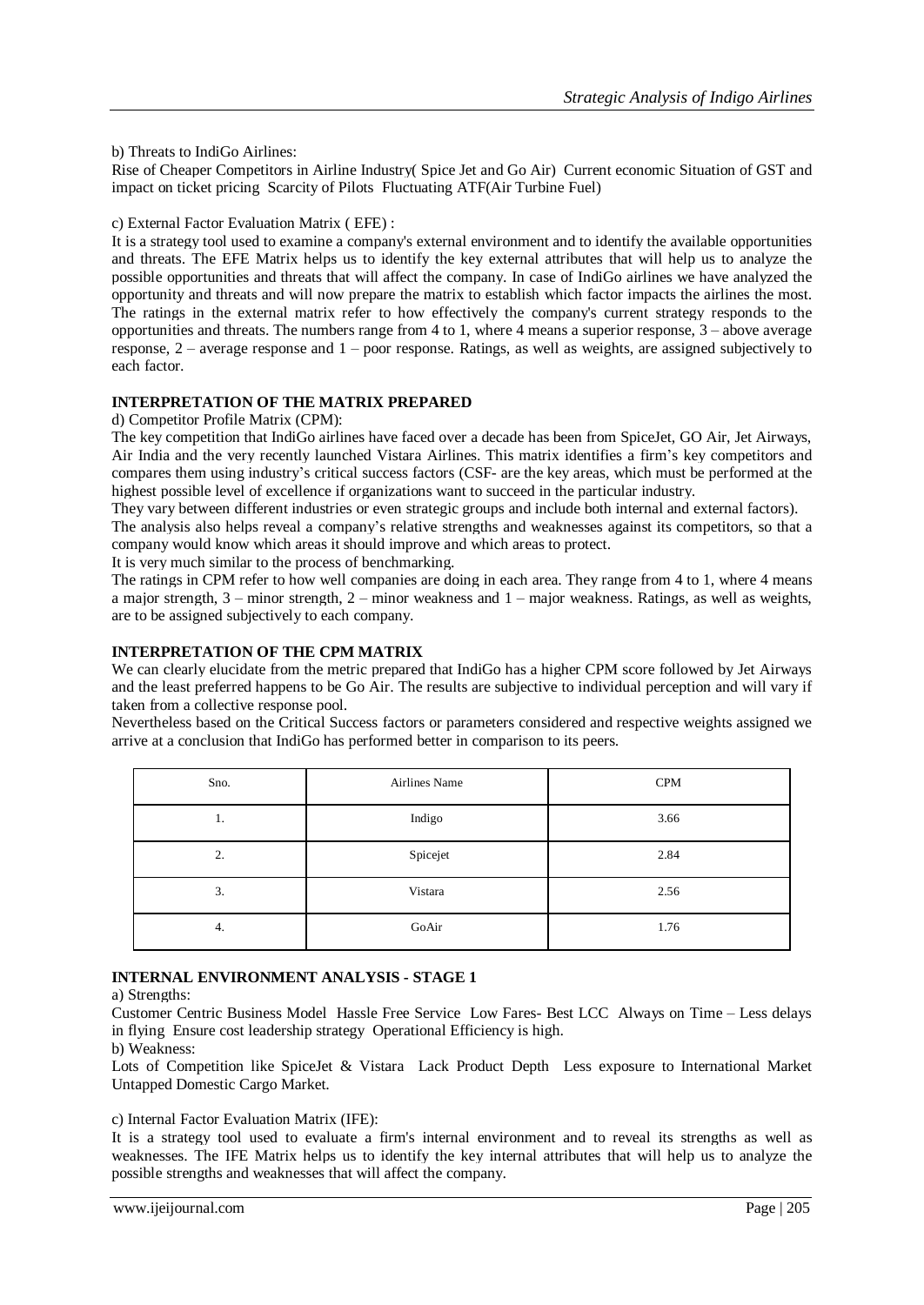In the case of IndiGo airlines we have analyzed the strengths and weaknesses and will now prepare the matrix to establish which factor impacts the airlines the most. The ratings in the internal matrix refer to how effectively the company's current strategy responds to the Strengths and Weakness. The numbers range from 4 to 1, where 4 means a Major Strength, 3 – Minor Strength, 2 – Minor Weakness and 1 – Major Weakness. Ratings, as well as weights, are assigned subjectively to each factor.

### **INTERPRETATION OF THE MATRIX PREPARED**

From the metric prepared it is easily understandable that the company has its main strength with the help of a Customer Centric Business Model that has helped them reduce delays, offer low prices and ensure satisfaction. The only weakness remains is from competitors and untapped international destinations. The total IFE score obtained post analysis of the Internal Parameters comes to be 3.18 which is very high and is indicative of the fact that IndiGo has a good strength in comparison to inevitable weakness which it hopes to tackle in the years to come.

## **STRATEGIES IDENTIFIED IN INDIGO AIRLINES**

#### Marketing Strategy:

IndiGo has been able to establish a brand for itself and people associate the airline to be "always on time", provide "hassle free experience at low cost"& provide "Customer Satisfaction". Some of IndiGo's prime marketing strategy includes a well researched STP (Segmentation, Targeting & Positioning), Brand Equity Pyramid & Distribution Strategy. Benefit segmentation strategy is used by Indigo Airlines to cater to the changing needs of developed & developing nations.

It mainly targets people by offering the benefits of low pricing as Air travel is perceived as an expensive traveling option. By targeting different markets, mainly Cost Conscious Customer Market judiciously considering Demand– supply constraints, Indigo within the span of 10 years since its inception has emerged as the best player in the industry by using differentiated targeting strategy. As far as brand image is concerned, it has positioned itself as a value based carrier providing hassle free experience of traveling. Indigo is the Number 1 brand in India in the airline industry. Since its inception Indigo has been successful in creating a positive brand image, even in its commercials it pitches itself as a low cost carrier and "every time on time" arrival. Their prime focus is always towards the key guiding principles of their Brand Equity Strategy/Pyramid. And the Distribution Strategy is Indigo is flying to 40 destinations and daily operating 680 flights has helped the company in emerging as a market leader. It outsources in-flight catering/eatables from an outside vendor. These are presented to customers on a payable basis.

## Functional Level Strategies:

IndiGo Airlines has diversified operations across India but still lacks the international flavor. Nevertheless the prime success it enjoys on Indian Soil is because of supreme functional level deployment from all domains. These domains have included IFS (In-Flight Services), FlightOps (Pilots), Engineers, Cargo and AOCS (Airport Operations and Customer Services). Some of the Functional level strategies that the airline deploys include Operations Control (OCC), Pilot level Sim Training, Cabin Crew training at iFLY Learning Center, Cargo Operations Training and ad hoc support from Internal Shared Services (ISS). Corporate Level Strategies: At the corporate level IndiGo has always thrived upon success with its prime focus on diversifying its range (Distribution Strategy), Corporate Growth, Employee Engagement, Staff Welfare Programs, CSR Initiatives and Professional Airline Management.

## Pricing Strategy:

A Cost Leadership strategy aimed at achieving Growth in the airlines sector is what IndiGo has always strived to achieve and embark upon in the domestic sector. Their prime focus has always been upon providing the customers with low fares but quality flying ensuring a hassle free experience; and thus help in achieving Customer Satisfaction and Brand Growth.

## **STRATEGY ANALYSIS STAGE 1 & 2**

Stage 2 of the strategy analysis of the company includes techniques like TOWS or SWOT Analysis, BCG Matrix, SPACE Matrix and IE Matrix. To have a collective and unified strategy we enter into the 3rd Stage using the QSPM Tool and help arrive at the best possible strategy for the firm. In Stage 2 we will be analyzing the below techniques in detail w.r.t IndiGo Airlines and help arrive at the best possible strategy adaptation for the company.

a) SWOT or TOWS Matrix The concept of determining strengths, weaknesses, threats, and opportunities is the fundamental idea behind the SWOT model. To present the model in a more understandable way, scholars came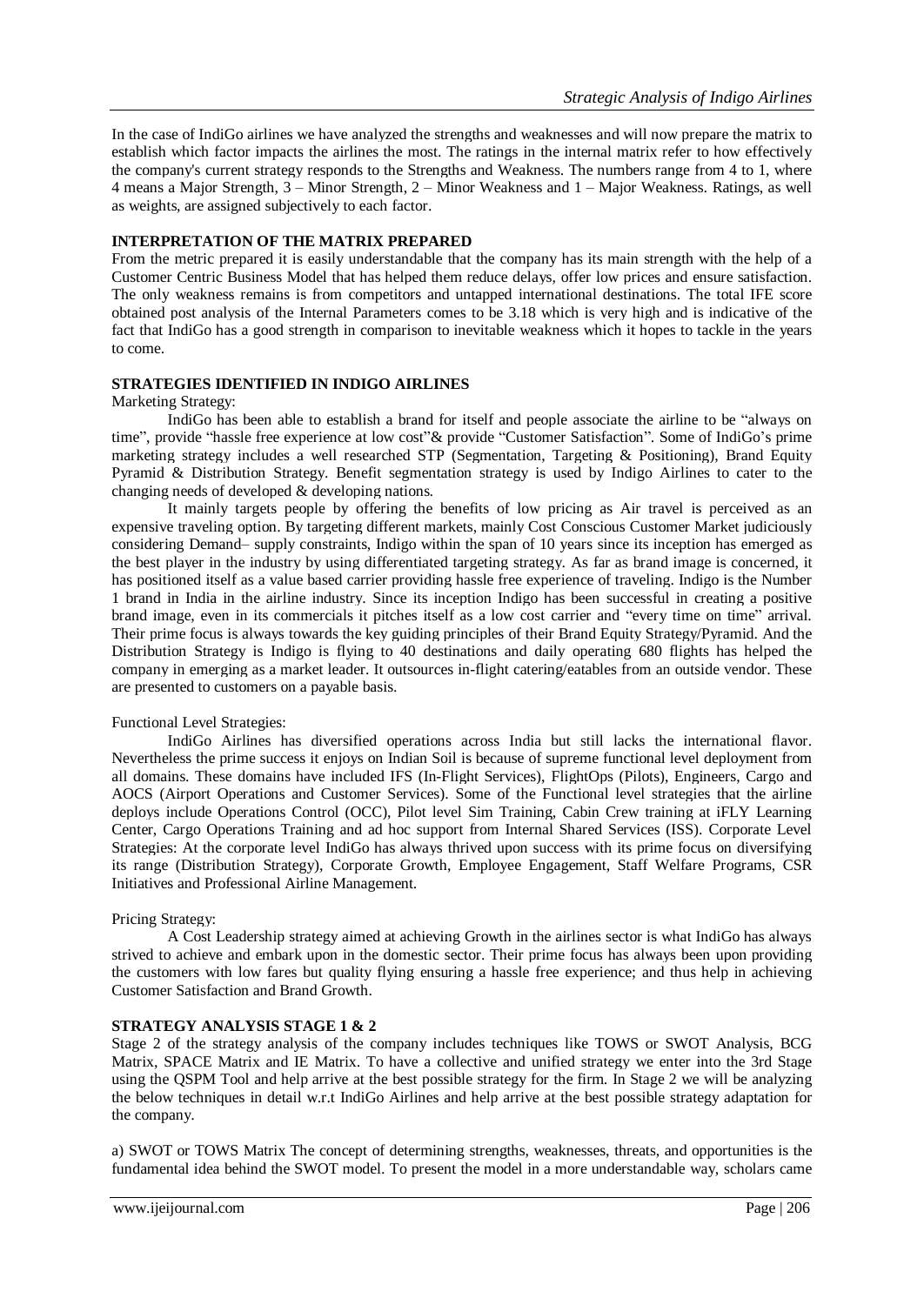up with the so-called SWOT matrix. The SWOT matrix is only a graphical representation of the SWOT framework. SWOT can be used in conjunction with other tools for strategic planning, such as the Porter's Five-Force analysis or the Balanced Scorecard framework. SWOT is a very popular tool in marketing because it is quick, easy, and intuitive. SWOT analysis can be very subjective. TOWS analysis is very similar to the SWOT method. TOWS looks at the negative factors first in order to turn them into positive factors. TOWS help in strategizing in below mentioned ways:

Strengths and Opportunities  $(SO)$  – How can you use your strengths to take advantage of the opportunities?

Strengths and Threats (ST) – How can you take advantage of your strengths to avoid real and potential threats?

Weaknesses and Opportunities (WO) – How can you use your opportunities to overcome the weaknesses you are experiencing?

Weaknesses and Threats (WT) – How can you minimize your weaknesses and avoid threats? The relationship between the relative internal strengths and weaknesses of the company have been prepared and noted in the matrix prepared.

b) BCG( Boston Consulting Group) Matrix:

• The BCG matrix or also called BCG model relates to marketing. The BCG model is a well known portfolio management tool used in product life cycle theory. BCG matrix is often used to prioritize which products within a company product mix get more funding and attention. The BCG model is based on classification of products (and implicitly also company business units) into four categories based on combinations of market growth and market share relative to the largest competitor.

BCG STARS (high growth, high market share) Stars are defined by having high market share in a growing market. Stars are the leaders in the business but still need a lot of support for promotion and placement. If market share is kept, Stars are likely to grow into cash cows.

BCG QUESTION MARKS (high growth, low market share) These products are in growing markets but have low market share. Question marks are essentially new products where buyers have yet to discover them.These products need to increase their market share quickly or they become dogs. The best way to handle Question marks is to either invest heavily in them to gain market share or to sell them.

BCG CASH COWS (low growth, high market share) Cash cows are in a position of high market share in a mature market. If competitive advantage has been achieved, cash cows have high profit margins and generate a lot of cash flow. Investments into supporting infrastructure can improve efficiency and increase cash flow more. Cash cows are the products that businesses strive for.

BCG DOGS (low growth, low market share) Dogs are in low growth markets and have low market share. Dogs should be avoided and minimized. Expensive turn-around plans usually do not help IndiGo Airlines currently has the largest market share (40%) in the Indian Aviation Sector and is also growing at a brisk pace. With reference to the characteristics each group possesses, IndiGo Airlines can be classified under the STAR Category.

c) IE Matrix The Internal-External (IE) matrix:

It is another strategic management tool used to analyze working conditions and strategic position of a business. The Internal External Matrix or short IE matrix is based on an analysis of internal and external business factors which are combined into one suggestive model.

The IE Matrix is categorically focused on 2 parameters viz. the IFE and EFE Score respectively. The analysis that is done w.r.t the external  $\&$  internal environment is plotted on the Y and X Axis respectively to establish which strategy is best suited for the company. 3 Different Strategies equally broken down in 9 Squares form the IE Matrix. These have been explained below:

Cells I, II, and III suggest: grow and build strategy meaning intensive and aggressive tactical strategies. The company's strategies must focus on market penetration, market development, and product development.

Cells IV, V, and VI suggest: hold and maintain strategy focused on market penetration and product development.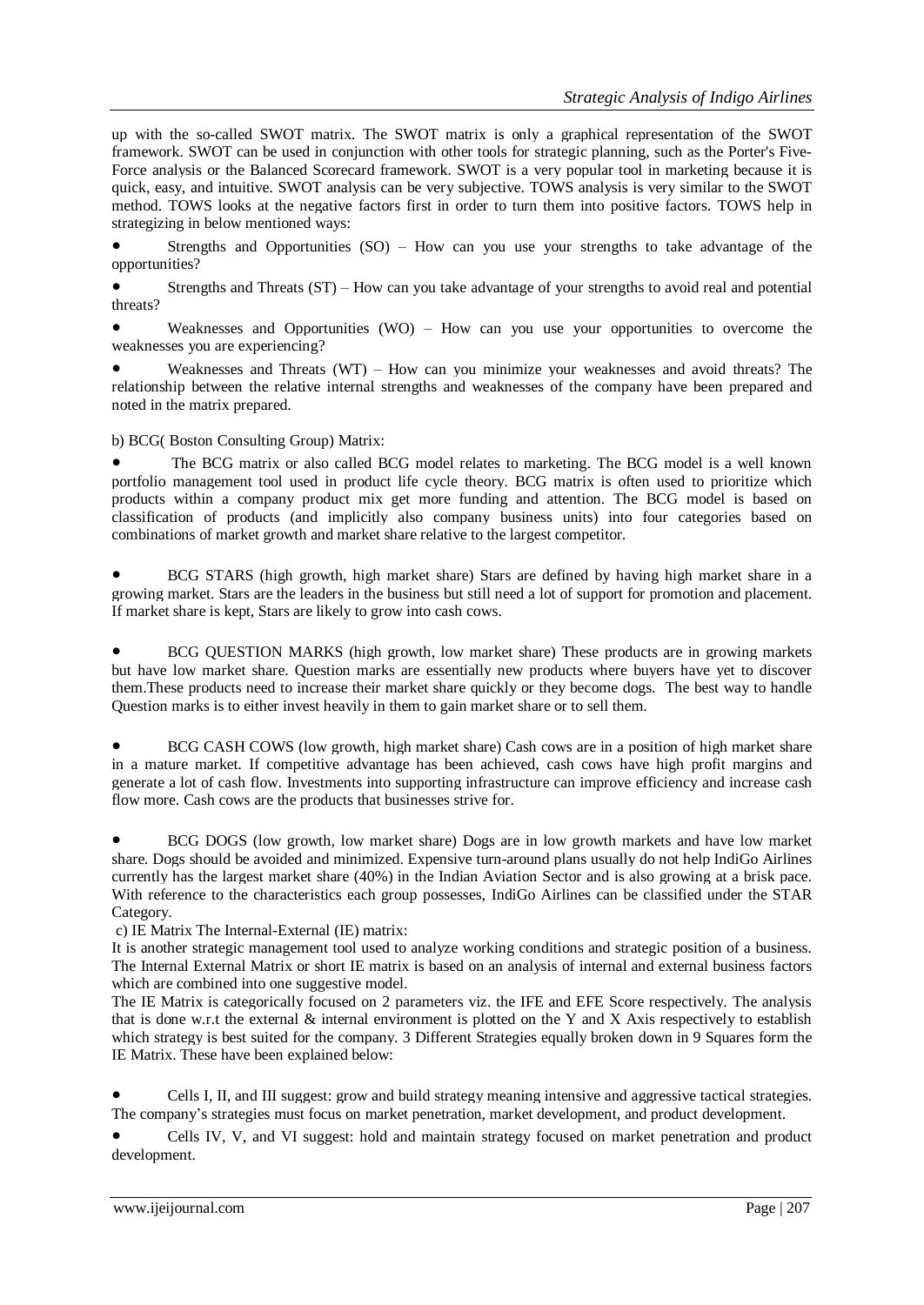Cells VII, VIII, and IX are characterized with the harvest or exit strategy i.e if costs for rejuvenating the business are low, then it should be attempted to revitalize the business.

In other cases, aggressive cost management is a way to play the end game. From the analysis done for IndiGo Airlines, it was established that the company is well suited for a Cell IV or Hold and Sustain Strategy. This also complements its aggressive Strategy as well as the STAR ranking from the previously established matrices.

The strategy cell obtained post analysis in indicative of the fact that the company should pursue strategies focused on increasing market penetration and product development.

## d) SPACE Matrix:

The SPACE matrix is a management tool used to analyze a company. It is used to determine what type of a strategy a company should undertake.

The Strategic Position & Action Evaluation matrix or short a SPACE matrix is a strategic management tool that focuses on strategy formulation especially as related to the competitive position of an organization.

The SPACE matrix is broken down to four quadrants where each quadrant suggests a different type or a nature of a strategy;

- 1. Aggressive
- 2. Conservative
- 3. Defensive
- 4. Competitive

The SPACE matrix is based on four areas of analysis;

Internal strategic dimensions: Financial strength (FS) Competitive advantage (CA).

External strategic dimensions: Environmental stability (ES) Industry strength (IS) The SPACE matrix calculates the importance of each of these dimensions and places them on a Cartesian graph with X and Y coordinates.

The following are a few model technical assumptions:

The CA and IS values in the SPACE matrix are plotted on the X axis. CA values can range from  $-1$  to -6 IS values can take +1 to +6 2.

The FS and ES dimensions of the model are plotted on the Y axis. ES values can be between -1 and -6 FS values range from  $+1$  to  $+6$ .

For IndiGo Airlines the matrix has been prepared and interpreted. It is clearly evident that IndiGo Airlines has adopted a Aggressive Strategy .Thus the company is clearly willing to take the risks with rapid market growth and looking forward in utilizing its internal strengths to expand its market globally. Acquiring Air India's International operations is indicative that IndiGo is seeking to use the opportunity and enhance global reach subsequently tapping the domestic cargo market.

## e) QSPM Matrix Quantitative Strategic Planning Matrix (QSPM):

It is a high-level strategic management approach for evaluating possible strategies. Quantitative Strategic Planning Matrix or a QSPM provides an analytical method for comparing feasible alternative actions. The QSPM method falls within so-called stage 3 of the strategy formulation analytical framework.

The approach attempts to objectively select the best strategy using input from other management techniques and some easy computations. In other words, the QSPM method uses inputs from stage 1 analyses, matches them with results from stage 2 analyses, and then decides objectively among alternative strategies. Currently the situation in the hands of IndiGo airlines is either to expand its reach within the domestic market or expedite the option of acquiring the international business of Air India. Both these options will have their own pros and cons; & QSPM will help company come to a conclusion. The steps involved in preparing the QSPM Matrix:

1. Identify the parameters or key factors of the SWOT related with the 2 options or strategy available at hand.

2. Prioritize the weights of each parameter/key factor clubbed under SWOT such that all the weights together (Internal and External Parameters separately) get normalized. Normalized means that the sum of all weights will be equal to 1.

3. To calculate the Attractiveness Score we need to assign the weights to each of the key factors of the process of Analytical Hierarchy Processing (AHP) & multiply with scores ranking between 0-4. 4.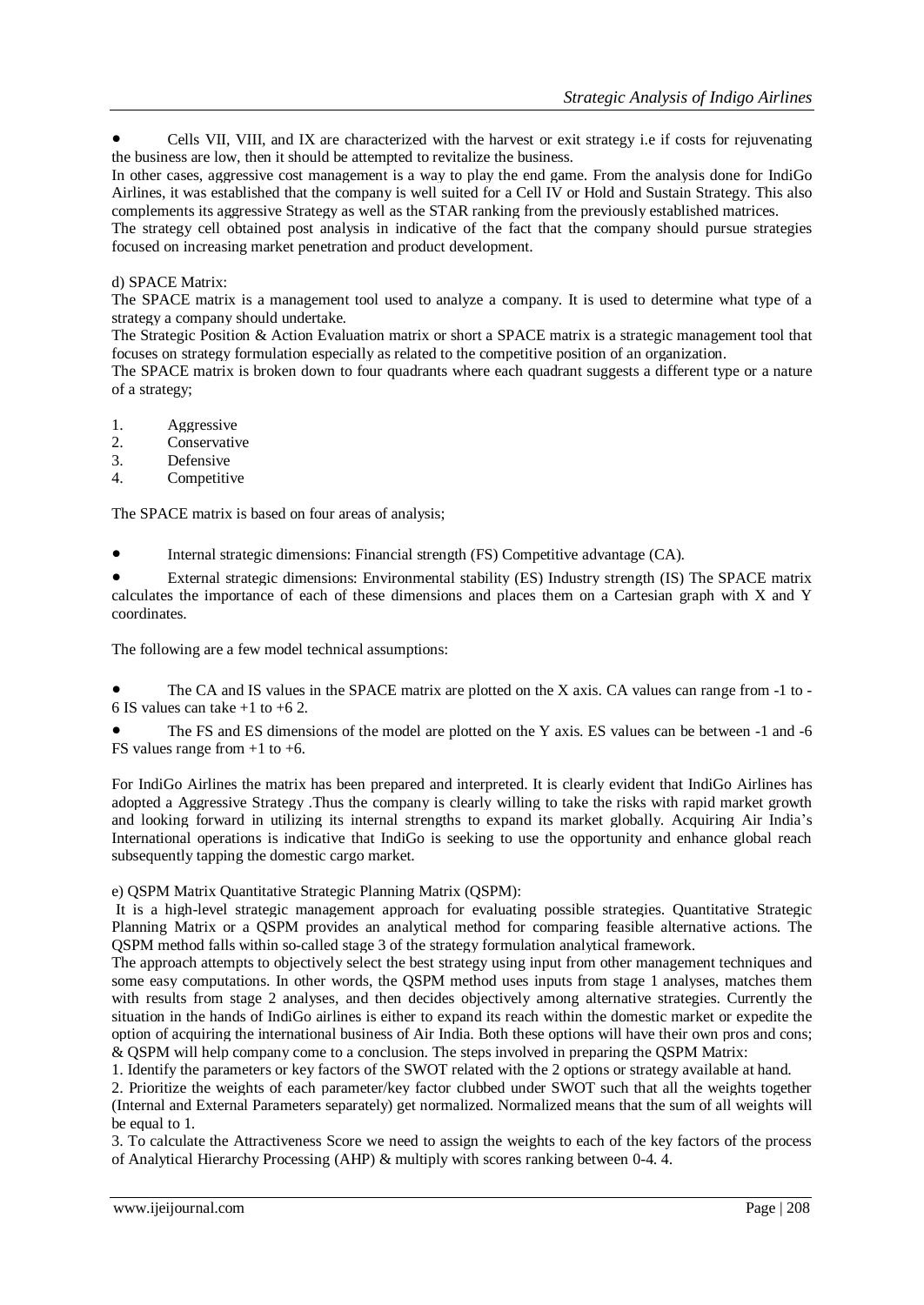The definition of the ranking is inferred as: Attractiveness Score:  $1 =$  not acceptable;  $2 =$  possibly acceptable; 3  $=$  probably acceptable;  $4 =$  most acceptable;  $0 =$  not relevant 5. The Total Attractiveness Score must be calculated by adding the respective scores obtained from the Internal and external parameters and the final score must be compared for both the options at hand 6.

The Strategy with the better TAS or Total Attractiveness Score should be selected and the same must be followed for meeting organizational goals.

## **INTERPRETATION OF THE CPM MATRIX**

From the matrix prepared by evaluating both the strategies at hand, we can state that Indigo must adopt the strategy of going ahead with its decision of acquiring the international Operations of Air India. The QSPM Score for this alternative is marginally higher in comparison to the other of expanding domestically. Thus the airline must be focused in globalizing its business and also incorporate necessary means to keep the domestic market afloat.

# **III. METHODOLOGY OF RESEARCH**

Sample size of 40 customers was chosen who have traveled through Indigo Airlines and 10 employees working in Indigo Airlines. To test the feasibility of the research topic, two test questionnaires were prepared. These were administered to 10 respondents for the passenger survey and 1 respondent for the airline staff survey. From the results obtained, certain alterations and modifications were made and final questionnaires were prepared. Indigo employees were interviewed to find out the internal work environment and other factors leading to the success of Indigo airlines through the questionnaire mailed to them in the form of a Google document. Airline passengers were surveyed to analyze and assess their perception about Indigo airlines and other low cost carriers. Secondary data was collected from the Internet, articles from magazines and newspapers.

## **Hypothesis 1**

H0 - All the low cost carriers have the same operating model and generate similar profits.

H1 - All low cost carriers have different operating models and generate different profits.

## **Hypothesis 2**

H0 - The consumers are more quality conscious rather price conscious.

H1 - The consumers are more price conscious rather quality conscious

# **IV. RESULTS AND INTERPRETATION**

## Table-1: Most Important Factor for Choosing Indigo Airlines

| S. No. | Response                  | $n=40$ | Percentage |
|--------|---------------------------|--------|------------|
|        | Price                     | 12     | 30%        |
|        | On board service provided |        | 20%        |
|        | Flight's punctuality      | 10     | 25%        |
|        | Baggage handling          | 10     | 25%        |

Discussion: From Table-1 data shows that consumers choose Indigo mainly because of the Competitive prices (30%) followed by the Flight punctuality of the Indigo Airlines. The above results are in agreement with Diggines Colin who in 2010 also found that although low-cost airline passengers have a highly favorable perception of low-cost airlines, they are highly price sensitive and would readily switch to a full-service carrier as it offers a lower fare.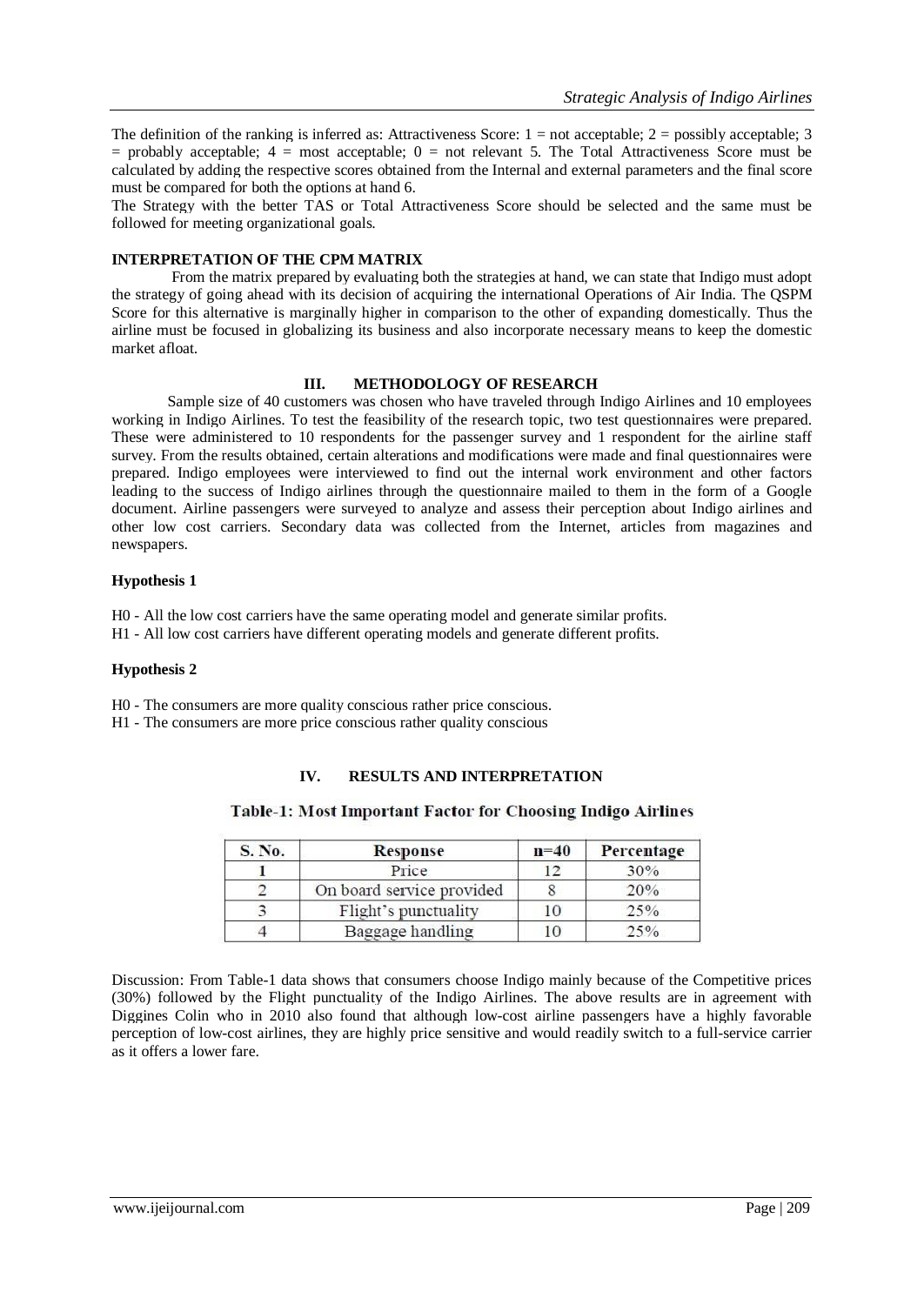| Airline   | Ranking                             |              | $\overline{2}$ | 3  | 4  | 5  |
|-----------|-------------------------------------|--------------|----------------|----|----|----|
| Indigo    | Promotions Offered                  | 0            | 15             | 20 | 40 | 20 |
| Indigo    | Speed Of Service Offered            | $\bf{0}$     | $\theta$       | 15 | 50 | 35 |
| Indigo    | <b>Flight Punctuality</b>           | 0            | $\theta$       | 20 | 30 | 50 |
| Indigo    | Flight Cancellation By The Airlines | $\mathbf{0}$ | 15             | 15 | 30 | 40 |
| Spice jet | Promotions Offered                  | $\bf{0}$     | 10             | 45 | 35 | 10 |
| Spice jet | Speed Of Service Offered            | 0            | 15             | 45 | 30 | 10 |
| Spice jet | <b>Flight Punctuality</b>           | $\theta$     | 40             | 40 | 10 | 15 |
| Spice jet | Flight Cancellation By The Airlines | 15           | 60             | 15 | 5  | 5  |
| Jet lite  | Promotions Offered                  | $\theta$     | 20             | 40 | 20 | 20 |
| Jet lite  | Speed Of Service Offered            | 15.          | $\theta$       | 30 | 20 | 35 |
| Jet lite  | <b>Flight Punctuality</b>           | $\Omega$     | 20             | 15 | 45 | 20 |
| Jet lite  | Flight Cancellation By The Airlines | $\Omega$     | 20             | 15 | 30 | 35 |
| Air Asia  | Promotions Offered                  | 0            | 20             | 20 | 20 | 40 |
| Air Asia  | Speed Of Service Offered            | $\mathbf{0}$ | 15             | 35 | 30 | 20 |
| Air Asia  | <b>Flight Punctuality</b>           | 20           | 15             | 25 | 20 | 20 |
| Air Asia  | Flight Cancellation By The Airlines | 20           | 20             | 30 | 20 | 10 |

| Table-2: Ranking given to LCC based on Select Factors (All figures are in Percentages) |  |
|----------------------------------------------------------------------------------------|--|
|                                                                                        |  |

Discussion: The above data from Table-2fulfills the second objective of study, which was "To compare the performance of Indigo airlines with its competitors and derive lessons to be learnt."

| Table-3: Rating Given by the Respondents to the Features of Indigo Airlines (All Figures Are In Percentages) |  |
|--------------------------------------------------------------------------------------------------------------|--|
|--------------------------------------------------------------------------------------------------------------|--|

| S. No. | Features                                                            |    |       |     |     |     |
|--------|---------------------------------------------------------------------|----|-------|-----|-----|-----|
|        | Connectivity of Indigo Airlines to various cities                   | 0% | $0\%$ | 20% | 25% | 55% |
|        | Online booking service of Indigo Airlines                           | 0% | 0%    | 20% | 45% | 35% |
|        | Frequency of flights in Indigo Airlines to a particular destination | 0% | 0%    | 20% | 55% | 25% |
|        | Customer care services in response to your queries                  | 0% | 0%    | 20% | 50% | 30% |
|        | Inflight cabin crew behaviour                                       | 0% | 0%    | 15% | 50% | 35% |
| O      | Inflight food service                                               | 0% | $5\%$ | 20% | 45% | 30% |

Discussion: From the data in Table 3, it is seen that 55 percent of the respondents favor the most Connectivity of Indigo Airlines to various cities and 25 percent of the respondents favor the least Frequency of flights in Indigo Airlines to a particular destination which fulfills the first objective which was "To understand the factors that contributed towards the grand success of the Indigo airlines."

| Table-4: Different Operating Models Used by following LCC Affecting their Profit Margin |  |  |  |
|-----------------------------------------------------------------------------------------|--|--|--|

| S. No. | Response                                      | $n=10$ | Percentage |
|--------|-----------------------------------------------|--------|------------|
|        | Air Asia (Single type fleet i.e. Airbus A320) |        | 10%        |
|        | Jet lite (mixed owned- leased Boeing 737s)    |        | 20%        |
|        | Indigo(sale-and- leaseback model)             |        | 40%        |
|        | Spice jet(lean operating model)               |        | 30%        |

Discussion: From the data in Table 4 and Figure 4, the null hypothesis of hypothesis 1 which states that "All the low cost carriers have the same operating model and generate similar profits" is rejected. Hence, the alternate hypothesis, which states, "All low cost carriers have different operating models and generate different profits" is accepted.